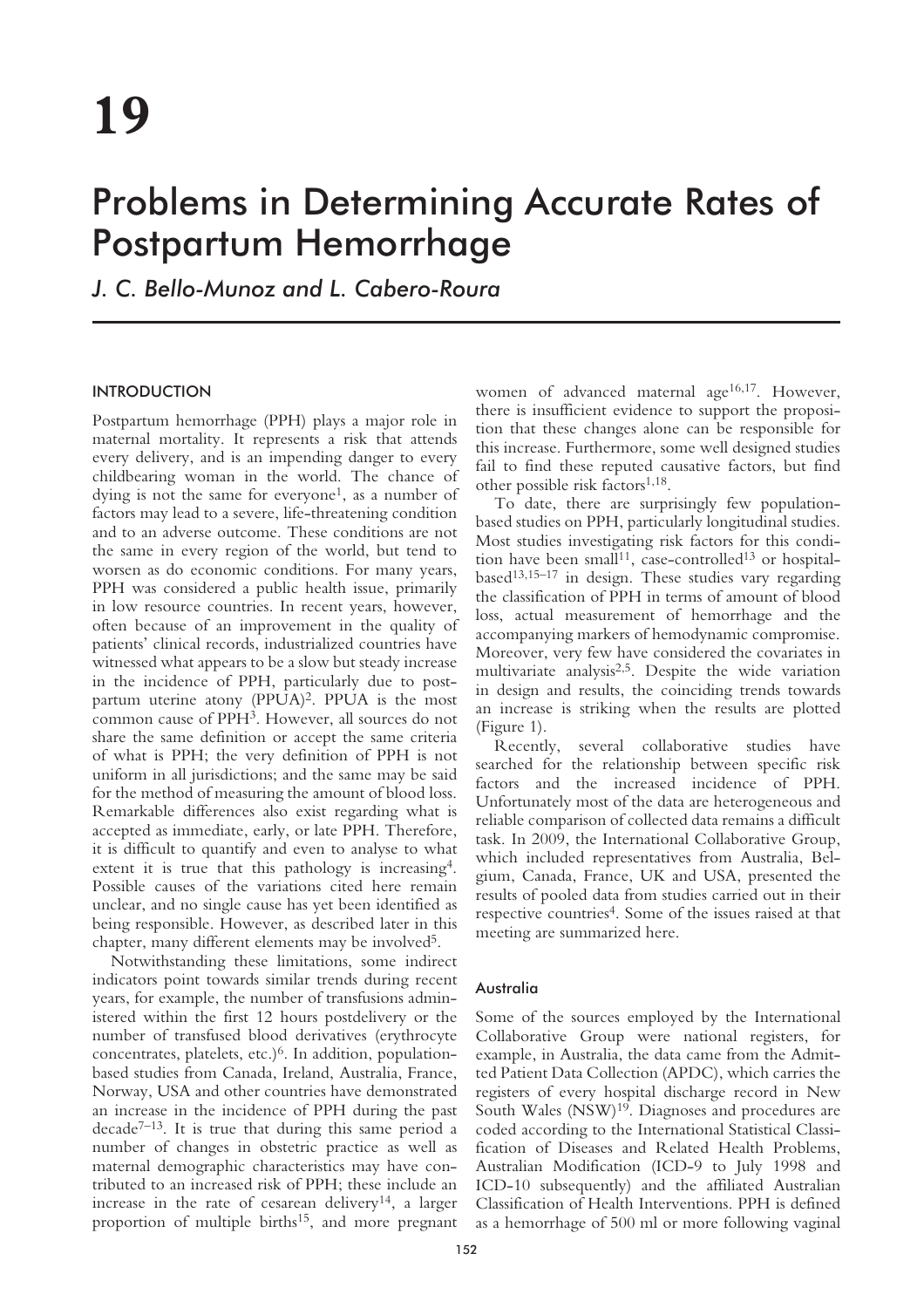

**Figure 1** Maternal death attributable to PPH in developed countries. Data adapted from Knight *et al*. 20094 , with permission

or 750 ml or more following a cesarean delivery resulting in a recorded clinical diagnosis of PPH and identified during the birth hospitalization from the hospital data. Data for Victoria were derived from the perinatal data collection form. The ICD-10AM definition of PPH was also used.

In the case of the Australian registers, in at least two regions, NSW and Victoria, a continuous increase in PPH was registered between 1991 and 2006 despite a stepped change between 1998/1999 which might be related to a change in definition of PPH from 600 to 500 ml)20. *In NSW*, Cameron *et al*. <sup>21</sup> assessed trends and outcomes of PPH in a population-based descriptive study of 52,151 women who had PPH either at the time of delivery or requiring a re-admission to hospital for this condition in the years between 1994 and 2002. The outcome measures included maternal death, hysterectomy, admission to intensive care unit (ICU), transfusion and major maternal morbidity, including procedures to reduce blood supply to the uterus, acute renal failure and postpartum coagulation defects. The author found that, during that period, both the number and adjusted (for under-reporting) rate of PPH during the birth admission increased from 8.3% to 10.7% of deliveries. The rate of PPH adjusted for maternal age and mode of delivery was similar to the unadjusted rate. There was a six-fold increase in the rate of transfusions among women who hemorrhaged from 1.9% to 11.7%. At the same time, the hospital re-admissions for PPH declined from 1.2% of deliveries to 0.9%. These changes were statistically significant, although no significant changes occurred in the rates of hysterectomies, procedures to reduce blood supply to the uterus, admissions to ICU, acute renal failure or coagulation defects.

## Canada

In Canada, information was based on all hospital deliveries as documented in the Discharge Abstract Database of the Canadian Institute for Health Information from 1991 to 20057,8,22. All medical diagnoses were coded according to the ICD, whereas specific procedures were coded using the Canadian

Classification of Diagnostic, Therapeutic and Surgical Procedures (CCP) and the Canadian Classification of Interventions (CCI). PPH was coded if blood loss after childbirth exceeded 500 ml after a vaginal delivery, 1000 ml after a cesarean delivery or when the physician made a notation of PPH in the medical chart.

The Canadian authors used code the ICD-9, registering PPH and, lately, ICD-10 codes for PPH due to retained placenta (third stage hemorrhage), uterine atony (immediate PPH, within the first 24 hours following delivery of placenta), delayed and secondary PPH (after the first 24 hours following delivery) and PPH due to coagulation defects, respectively. It is important to emphasize that those women whose deliveries were complicated by PPH and who additionally had an abdominal hysterectomy were identified using the relevant CCP and CCI codes. Blood transfusions were identified using a specific code introduced in the database in 1994 (blood transfusion rates were unavailable before that year).

## France

The information from France came through the published PPH data by Dupont *et al*. 23. According to these data, PPH occurred in 1144 of 21,350 deliveries, an overall incidence of  $5.4 \pm 0.3$ %. Among these, 316 cases were coded as severe. Diagnosis was clinical in 82.5% of severe cases and 77.5% of non-severe cases; the remainder were detected by postpartum laboratory tests. Uterotonic agents were given prophylactically to 46.7% of the 896 patients following vaginal delivery. In cases in which PPH was due to uterine atony, 83.1% of women underwent examination of the uterine cavity and 96.3% received oxytocin, which proved to be therapeutic. Sulprostone was administered to 39.5% cases of persistent PPH. Regarding cesarean delivery, a uterotonic was given prophylactically to 85.4% of the 247 patients delivered. Oxytocin was therapeutic in 94.8% of cases of uterine atony. Sulprostone was administered in 84.4% of cases of persistent PPH. However, the median delay for second-line pharmacological treatment was significantly shortened (from 80 min, range 35–130, in 2002 to 32.5 min, range 20–75 in 2005). An increase was observed in the use of surgery for PPH (0.06% versus 0.12% of deliveries;  $p = 0.03$ ) and in blood transfusions (0.18% versus 0.33*%; p* = 0.01). Nonetheless, the prevalence of major PPH did not change (0.80% versus 0.86% of deliveries;  $p = 0.62$ <sup>24</sup>.

#### United Kingdom

In the UK, the information from Scottish sources was obtained from the Scottish Confidential Audit of Severe Maternal Morbidity<sup>25</sup>. UK data on PPH, including data from England, Scotland, Wales and Northern Ireland were obtained from the UK Obstetric Surveillance System (UKOSS) survey of hemorrhage-associated peripartum hysterectomy and severe obstetric hemorrhage in UK between 2003 and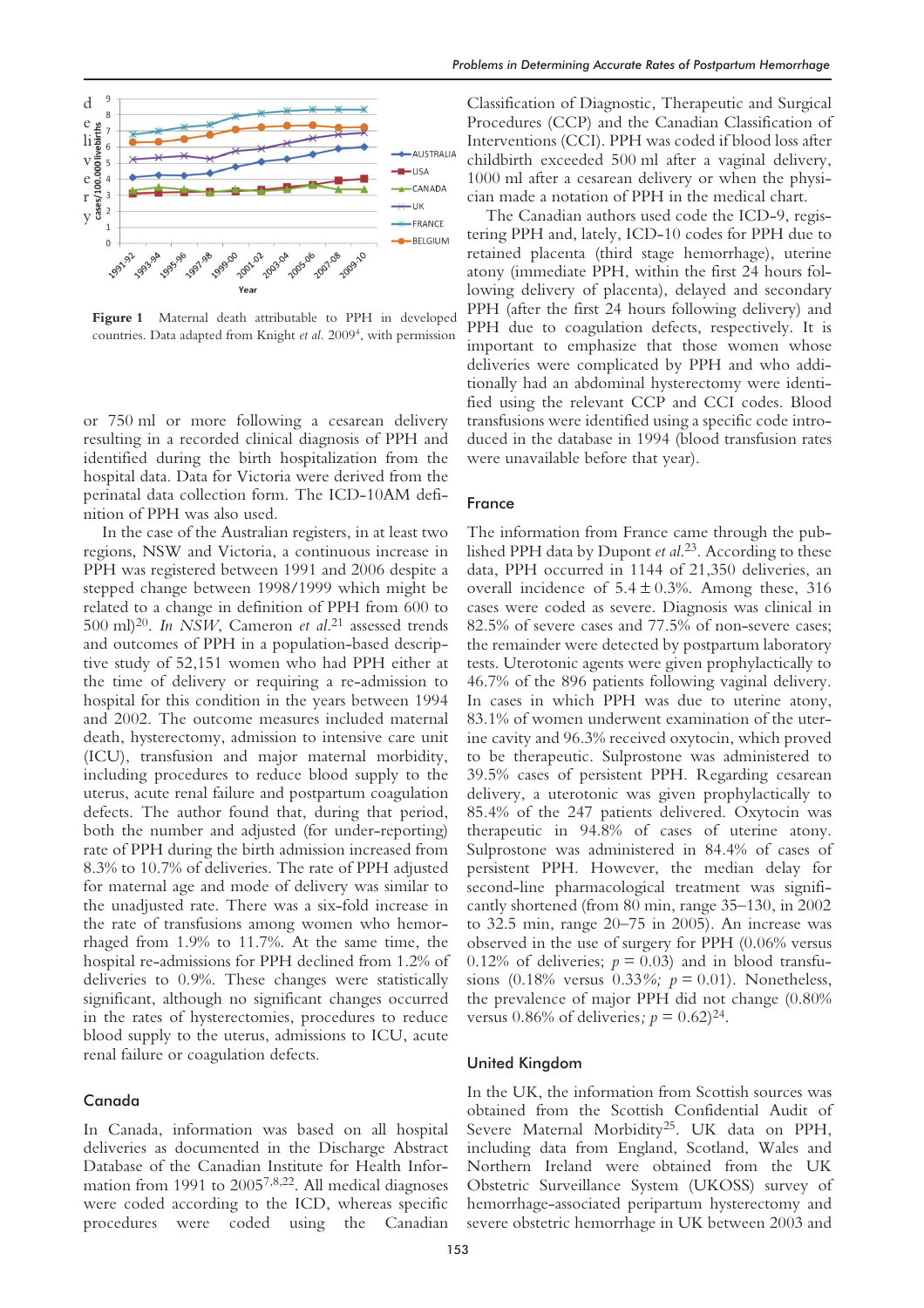200726. In their registers, 318 women underwent peripartum hysterectomy. The most commonly reported causes of hemorrhage were uterine atony (53%) and morbidly adherent placenta (39%). Women were not universally managed with uterotonic therapies. Fifty women were unsuccessfully managed with B-Lynch or other brace suture prior to hysterectomy, 28 with activated factor VII and nine with arterial embolization. Twenty-one per cent of women suffered damage to other structures, 20% required a further operation and 19% were reported to have additional severe morbidity. Bladder damage was more likely in women with placenta accreta than in women with uterine atony. There were no significant differences in outcomes between women undergoing total or subtotal hysterectomy. Two women died resulting in a case fatality rate of 0.6% (95% CI 0–1.5%). Regarding changes in incidence, a mild increase in the numbers of PPH was documented during the study period, particularly when evaluating the past 6 years.

# Belgium

In Belgium, data came from the hospital discharge data for the Flanders region, and to determine the proportion of women receiving a blood transfusion within 24 h of birth as a proxy for PPH12,27. A population-based study reported an increase in the risk of severe PPH associated with induction of labor (OR 1.71)12. However, further analysis of data on peripartum hysterectomy to control PPH in the region did not show an association with induction of labor even after adjustment for previous cesarean delivery. According to authors' findings, labor induction and other changes in obstetric practice could lead to an increased duration of labor, in both first and second stage, which might contribute to the already documented increase in the frequency of PPH.

# United States

In the US data used by the International Collaborative Group were obtained from the Nationwide Inpatient Sample (NIS) for 1994–2006 (partially summarized in Figure  $1)^{28-30}$ . The NIS is a large public-use administrative dataset that includes approximately 20% of all of the discharges from non-Federal, acute-care hospitals in the US. The database is maintained by the Agency for Healthcare Research and Quality as part of the Healthcare Utilization Project. The database contains up to 15 diagnosis fields and 15 procedure fields; diagnoses and procedures are coded at the hospital at the time of discharge using the ICD-9-CM15. Patients were subsequently stratified based on the presumed etiology of their PPH according to the categories defined in the ICD-9 classification: 666.0 for PPH from retained placenta (including placenta accreta), 666.1 for PPH from uterine atony, 666.2 for delayed and secondary PPH (after the first 24 hours after delivery), and 666.3 for PPH caused by coagulation defects.

Patients who received transfusion of blood products or who underwent a peripartum hysterectomy were also identified using the ICD-9 codes. Deliveries in which maternal age was not recorded were excluded from analysis.

In summary, findings indicated that, during the period 1996–2004, the percentage of deliveries with a diagnostic code of PPH increased by 26% (from 2.3 to 2.9% of all deliveries). This change in incidence was mainly due to uterine atony. It is worth mentioning that the highest rate of uterine atony occurred among women whose labor was induced and who delivered vaginally. This was followed by women whose induction ended in cesarean delivery and women who had vaginal births without induction of labor. Women, who had cesarean deliveries and did not have induced labor, consistently had the lowest rates of PPH caused by atony.

According to this particular register, women who had vaginal deliveries were at increased risk for PPH. However, the data from the past 2 years show that, the incidence of PPH is similar for all groups (spontaneous, induced, failed induction and scheduled cesarean section). Thus, the percentage change in uterine atony was dramatically greater for cesarean deliveries compared with vaginal deliveries.

# COLLABORATIVE GROUP OBSERVATIONS

The International Collaborative Group, observed an increasing trend in coded PPH between 1991 and 2006 in Canada, NSW (Australia) and the USA. The observed increase in coded PPH was limited solely to immediate/atonic PPH, rather than late PPH, which is a noteworthy finding4.

Severity of PPH was also documented in some areas, with increasing transfusion rates at childbirth in the USA and Australia, but not in Canada or Flanders5,15,16,20. The rate of hysterectomy for peripartum hemorrhage remained stable between 1997–1998 and 2005–2006 in the UK $^{12,17}$ , although in Canada rates of hysterectomy for atonic PPH increased from 24.0 per 100,000 deliveries in 1991 to 41.7 per 100,000 deliveries in 2004 (a 73% increase, 95% CI 27–137)31. On the other hand, maternal mortality from hemorrhage appeared to be relatively static (Australia between 1994–1996 and 2003–200518,19, France between 1997–1999 and 2000–200210, UK between 1985–1987 and 2003–200520, US between 1998 and 2004)<sup>9</sup>, although the rate of Sheehan's syndrome increased in Canada from 3.7 per million deliveries in 1991–1993 to 12.6 in 2002–2004 (241% increase, 95% CI 8% decrease to 1,158% increase  $p = 0.10$ ; *p* value or increasing annual linear trend  $= 0.008$ <sup>32</sup>. Unfortunately, similar data were not available from other countries. In Canada no evidence of an increase in maternal mortality from PPH and/or in blood transfusion for PPH was seen.

In all populations examined, maternal age at childbirth was increasing<sup>12,16,33–35</sup>, cesarean delivery was becoming more common<sup>14,17,36</sup>, and multiple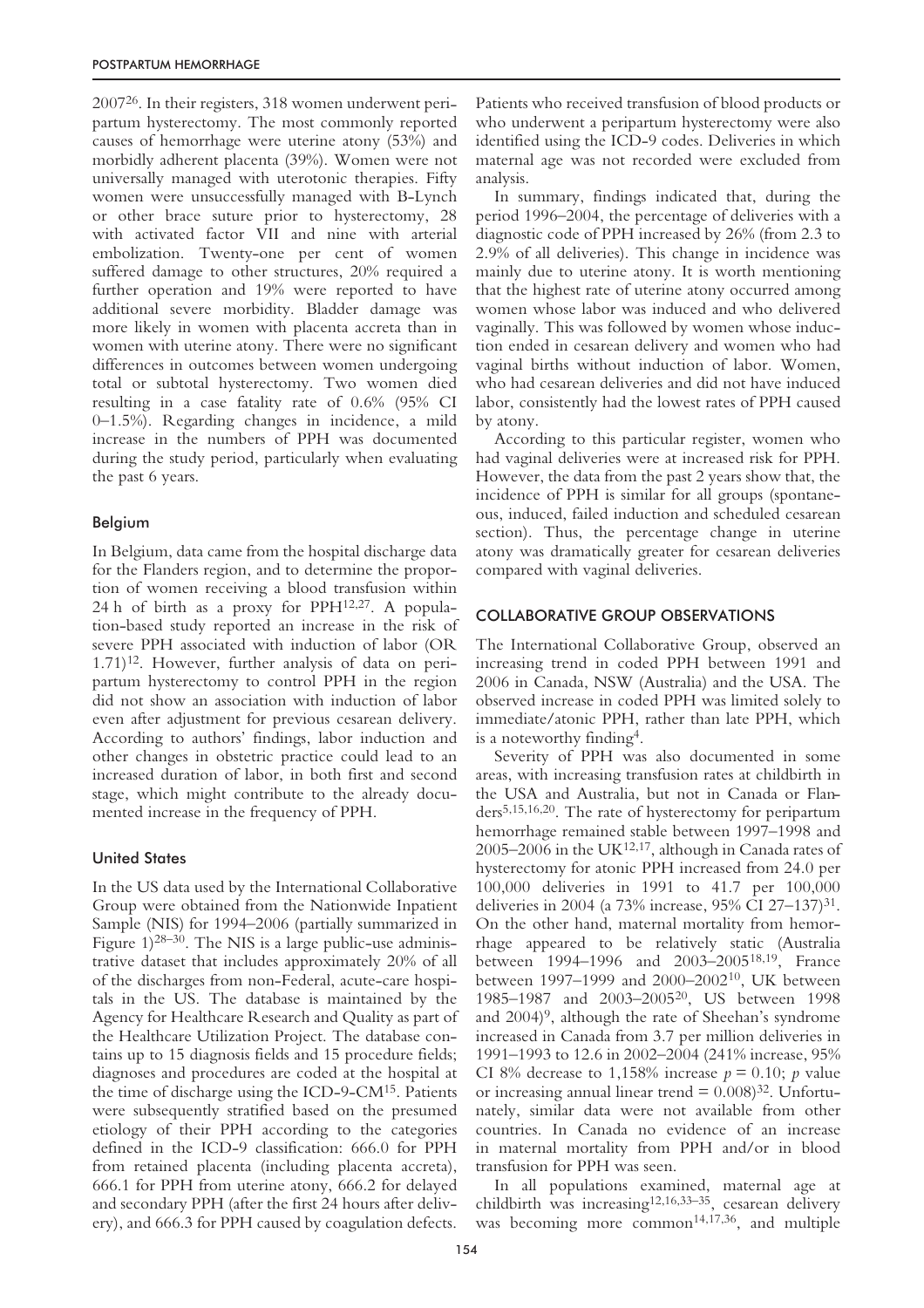pregnancy rates were also increasing15,37,38. The proportion of induced labors increased over a similar time period as the observed increase in PPH7,16,27,39

The International Collaborative Group also investigated possible associations between environmental contaminants, toxins or environmental toxins, alternative/complementary medicine, antidepressants and PPH but failed to identify environmental factors that may have been responsible for these recent increases<sup>23</sup>.

# RELATED ISSUES

## Variations in definition

It is unfortunate that no single definition of PPH is accepted. In some countries definitions are 500 ml for a vaginal delivery and 1000 ml for a cesarean section. In contrast, a blood loss of 500 ml for a vaginal delivery and 750 ml for a cesarean delivery is used in Australia20, and in others the 500 ml blood loss is used to define PPH irrespective of the mode of delivery; further research is required to investigate how definitions are applied in practice to the coding of data. Regardless of the specific definitions used, routine visual estimates of blood loss are frequently inaccurate30,31 (see Chapters 9 and 11), and recent analyses using calculated blood losses demonstrate that many and perhaps most women lose sufficient blood at delivery to meet the diagnostic criteria for PPH31,32.

Alternatively, PPH has been defined as a 10% or more drop in hematocrit<sup>1</sup>. The use of blood transfusions and procedures to control bleeding have both been used as markers of the severity of PPH and to identify women with severe pregnancy morbidity2,3,6,25,40. How these definitions are used, their inherent inaccuracies, and the translation of definitions to administrative ICD coding may complicate the interpretation of trend data. In Australia, Scotland and the USA, for example, increases in the reported rates of severe complications of childbirth have been almost entirely due to increases in the use of blood transfusions and/or severe obstetric hemorrhage<sup>10,41-45</sup>. In these countries, it appears that not only are PPH rates increasing, but so is the hemorrhage severity. In contrast, Canadian rates of severe maternal morbidity remained stable between 1991 and 2000 in the context of comparatively low and stable rates of transfusion4,7,15. Such international differences may reflect differing attitudes among obstetricians about blood transfusions16,37,46.

It has been suggested that restriction of a definition of PPH to 500 ml or 750 ml of blood loss is somewhat arbitrary and does not take into account other markers of hemodynamic compromise and the wide variation in maternal blood volume that can be lost without risking the patient's life24. As noted previously in this chapter and in many other chapters in this volume, the visual estimation of blood loss almost invariably results in underestimation<sup>47,48</sup> (Chapter 9). Thus, while assessing severity of PPH was attempted in every

cited study by including transfused cases only, different authors were unable to model risk factors due to the relatively few well documented cases of transfusion in the early years of the different surveys and the considerably broad variation in transfusion numbers over the periods the studies were carried out. Similarly, coexistence of coding indicating a hysterectomy had been used as a marker for severity, but here again too few studies attempting a multivariate analysis were found.

It is important to keep in mind that a diagnosis of PPH must be reported in the medical record by a clinician, obstetrician or midwife for a case to be coded as such by medical coders. Clinicians might be unwilling to record a diagnosis of PPH unless there are accompanying signs of compromise.

Regarding the issue of potential differences in the recording of PPH, the ICD-9 has a universal code for this diagnosis. Also, a single code is available for all types of retained, trapped and adherent placenta with hemorrhage. Considering that the necessity of separating codes for adherent placenta might be useful, given the increases in the frequency of cesarean delivery, such a code was added to the ICD-10. The Australian local modification introduced in 2002 (adding a code for morbidly adherent placenta, including placenta accreta, increta and percreta), enabled subsequent study on this population<sup>34</sup>. One of the suggestions made by the International Collaborative Group was that future revisions of the ICD should include separate codes for atonic PPH and PPH immediately following childbirth due to other causes. Also, additional codes are required for placenta accreta/percreta/ increta. This recommendation is supported by the fact that currently collected data do not allow adequate categorization of PPH according to severity; this deficiency inhibits the ability to determine outcomes for women with differing degrees of blood loss.

Despite the quite well described pathways for solution, for example by recording actual estimated blood loss using a simple blood collector bag48, the different strategies to manage the third stage of labor, and the different guidelines pointing to the timing and route of prophylactic oxytocic administration, as well as surgical procedures and therapies undertaken to control PPH as fully described in the other chapters of this volume<sup> $6-8,13,17,23,29,44$ </sup>, the fact remains that PPH and uterine atony both are slightly and steadily increasing in their respective incidences.

# Additional factors

*[Editor's note: The factors described below are also mentioned in greater or lesser detail in other chapters of this volume L.G.K.]*

A number of factors appear to be acting in concert to influence the increased incidence of PPH in developed countries. In the populations cited above, *maternal age* at childbirth has been increasing significantly<sup>6,16,49</sup>, and although, the vast majority of studies failed to demonstrate a clear impact of aging on PPH rates<sup>5,6,39</sup>, increasing maternal age has been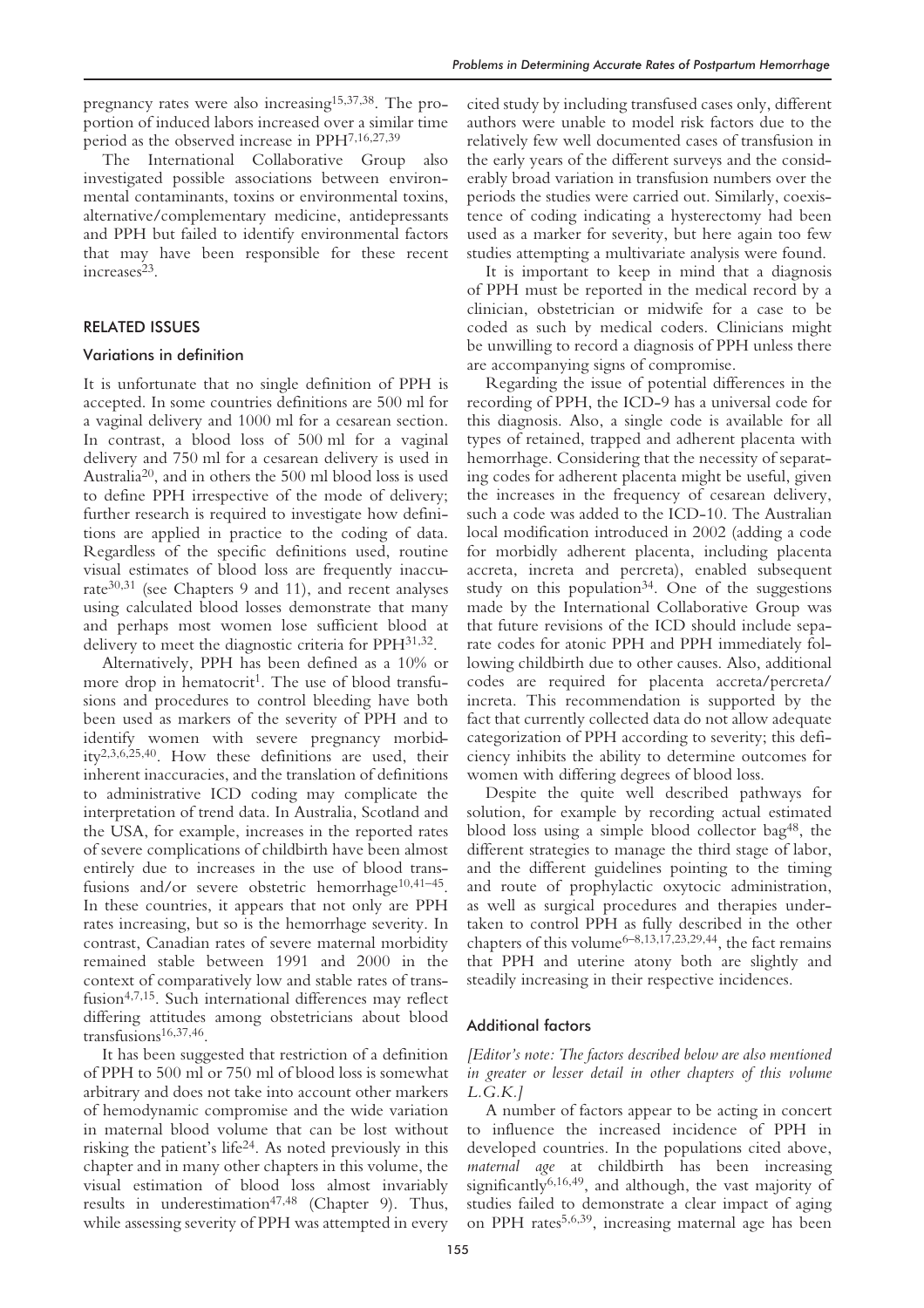consistently described to be a substantial risk factor in all registers of obstetric hysterectomy for PPH5,12,40.

At the same time, in the UK, Australia and in the vast majority of the European countries, births of *immigrant women* are increasing<sup>22,23,41-45</sup>, and the rates of severe maternal morbidity, although not specifically PPH, are higher in women from *ethnic minority groups* albeit not consistently<sup>22,50–54</sup>. Also, the rising rates of *obesity* demonstrated in many countries<sup>55-61</sup> may also impact on the incidence of PPH; an increased body mass index (BMI) is a reported risk factor for hemorrhage<sup>62–70</sup>.

*Cesarean delivery* is not only more frequent globally, but also results in a higher blood loss when compared to normal delivery<sup>1,7,42</sup>. Of interest, validation of data on PPH from NSW showed that there is significant under-recording of blood loss after cesarean delivery (60% of cesarean deliveries with recorded blood loss versus  $96\%$  of vaginal births)<sup>19</sup>. Additionally, postcesarean transfusion for low hematocrit or postcesarean section laparotomy for evacuation of hematoma are not captured as a part of the PPH  $code^{14}$ , which may explain the lack of increase in risk of PPH in women undergoing cesarean section in this population. Other studies have shown that the antecedent of a previous delivery by cesarean section is associated with increased risk of abnormal placentation, hemorrhage and peripartum hysterectomy34,26,71,72. In Canada, where PPH following cesarean delivery by definition requires a blood loss over 1000 ml, cesarean delivery was shown to have a protective effect on atonic PPH (adjusted odds ratio  $(0.52)^{73}$ .

Strikingly, the planned cesarean section seems to play a role in protection against PPH, and this has not been an isolated finding<sup>74–81</sup>. While, modeling yielded similar results to models including all singleton deliveries and also tended to confirm the major contribution of vaginal/instrumental deliveries to PPH14,71,78, 80,82,83; it remains possible, however, that there is a considerable underestimation of blood loss at cesarean delivery and consequent under-enumeration of cesarean deliveries with PPH84. Another possible explanation for the deceiving and apparently protective effect of cesarean section is that postsurgical patients may be under closer observation and are more likely to have early diagnosis of hemorrhage with earlier interventions than patients who deliver vaginally<sup>71</sup>.

Another potential factor is the practice of *labor induction*, which is currently performed more often13,23,25,28 than in the past. In some areas, this practice was associated with significantly increased odds for PPH85. In addition, after adjustment for mode of delivery, maternal age, birth weight and public/private admission status, the use of oxytocin infusion for augmentation also independently increased the odds for PPH (adjusted (a)OR  $1.19$ )<sup>35</sup>. A population-based Norwegian study also reported an increase in the risk of severe PPH associated with induction of labor (aOR 1.71)<sup>86</sup>. Despite this,

secondary analysis of data on peripartum hysterectomy to control PPH in the UK did not show an association with induction of labor even after adjustment for previous cesarean delivery<sup>66</sup>.

Labor induction and other changes in obstetric practice may lead to an increased duration of labor, in both first and second stage, which may contribute to an increase in the frequency of PPH. An increasing duration of labor over time has been demonstrated in Victoria (Australia) as well as in Nova Scotia (Canada)20,36,37,85,87. The Nova Scotia study found an increase in the risk of PPH related to an increasing duration of the second stage of labor<sup>88</sup>. A role for increased labor duration in PPH is also supported by the above mentioned UK study of hemorrhageassociated peripartum hysterectomy, which showed an independent association between peripartum hysterectomy and labor of 12 hours or greater duration. After adjusting for the effects of age, parity, previous cesarean section delivery, other uterine surgery and multiple pregnancy, the aOR remained at 3.04 (95% CI  $1.52-6.08$ <sup>11</sup>. This finding is also supported by data on atonic PPH in Canada, which show an increased risk after a prolonged first stage, prolonged second stage and prolonged labor (without specifying a definition)84,89–91.

*Multiple pregnancy* rates are also increasing<sup>10,15,17,38</sup>; possible contributory factors include assisted reproductive techniques and, again, an aging population of women giving birth<sup>90</sup>. Multiple pregnancy has been associated with an increased risk of PPH and associated complications in a number of studies<sup>5,12,57,58</sup>, and the observed rise in the rate of multiple pregnancy may logically contribute to increasing PPH incidence. However, although there was a significant increase in multiple pregnancies in NSW between 1994 and 2002 (1.4–1.7% of all pregnancies), there was no significant change in the proportion of PPH among multiple pregnancies. The PPH rate among multiple pregnancies varied from 2.5% in 1994 to 3.1% in 1996 and 2002 (with an average rate of 2.9%), representing an increase of 183 pregnancies, which in the overall context of PPH risk could be considered as inconsequential85.

A secondary analysis of Canadian PPH data showed that multiple pregnancy, even after adjustment for cesarean delivery, labor induction, maternal characteristics and obstetric practices, failed to explain the increase in PPH rates, although it did explain some of the increase in hysterectomy for PPH22.

Finally, it is quite possible that the rise in PPH rates may be associated with risk factors not included in the different models cited previously, including *chorioamnionitis*92, *pyrexia* in labor28,93,94, *overweight* leading to peripartum obesity55,62,95, duration of the *third stage* of labor86, *previous PPH*<sup>37</sup> and *placenta accreta*72, although some studies have included *retained placenta* as a separate risk factor<sup>96–99</sup>. The role it plays in PPH could not be investigated in the vast majority of publications, due to retained placenta being included in the definition of PPH in the ICD-9 coding8,9.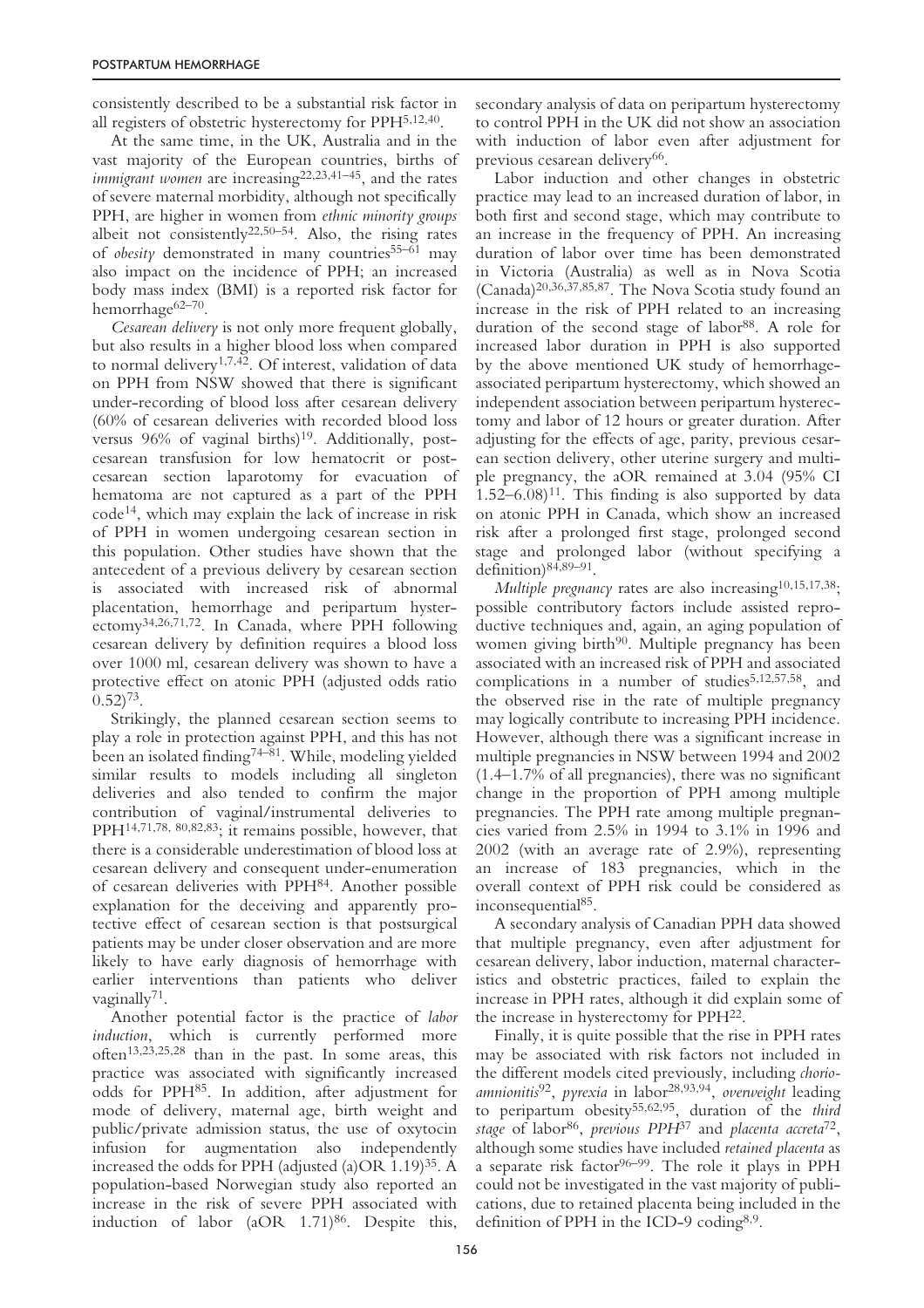Other potential risk factors that could have a possible role include, the increased use of oxytocin in the management of *first stage of delivery*24,27,100,101, and increased rates of coagulation disorders in the puerperium when using *dinoprostone* for cervical ripening, although this risk seems to be  $low<sup>101</sup>$ . However, when all these facts act together, even if only slightly, they can account for a change which has impacted on the overall risk of PPH.

Furthermore, changes in the management of the third stage of labor may have affected rates of PPH. There is clear evidence that *active management of the third stage* of labor reduces PPH when compared to physiological or expectant management. It also substantially, decreases bleeding and transfusion requirements as well as postpartum hysterectomies7,46,86,99,100,102,103. Active management involves drug administration, early umbilical cord clamping and controlled cord traction, whereas expectant management involves waiting for signs of separation and allowing the placenta to deliver spontaneously or aided by gravity or nipple stimulation.

Over the period of these studies (1994–2002) and across the world, it is likely that variations in third stage management occurred. A Cochrane systematic review was not published until 2000 and state and national policies/recommendations regarding third stage management not introduced until 2002–2003. A more recent report indicates there has been considerable variation in active or expectant management, midwifery practices such as fundal massage and in the choice and dose of prophylactic drug used (i.e. ergometrine–oxytocin or oxytocin) $30$ . Oxytocin is now more commonly used than ergometrine– oxytocin, having fewer maternal side-effects; however, it has been shown to be slightly less effective in reducing the risk of PPH of 500-1000 ml<sup>12</sup>. Misoprostol has been shown to play a role in controlling PPUA with higher success rates than oxytocin7,93,104,105. Competing interests of mothers and babies have also complicated third stage management with delayed cord clamping recommended for preterm babies. Completed studies on management or length of the third stage of labor were not available at the time of this review35,91,106,107.

## Matters of controversy

Studies findings are not always consistent with the commonly held belief that increasing rates of PPH are due to changes in maternal characteristics and obstetric procedures. In particular, increased PPH rates were not consistently explained by increases in maternal age, cesarean section, multiple pregnancy, induction/ augmentation of labor or epidural use.

It is also noteworthy that, the 'classic' risk factors for PPH reflected in the recent literature corroborate those found in older series: *large babies*108,109, *placental abnormalities*72, *induction*<sup>30</sup> and *instrumental delivery*38,110, which were the strongest predictors of PPH after adjustment for other factors $8,28,111,112$ . Yet, those risk factors are claimed to be under control in the developed world.

So, if the increase in PPH rates is not related to increases in the proportion of cesarean deliveries, or trends in other risk factors, what is it due to? One possible explanation may be changes in reporting or ascertainment. Changes in reporting, such as the change from ICD-9 to ICD-10 in 1998 (which did not alter PPH coding), and the introduction of a statewide policy for management and reporting of PPH in 2002 do not coincide with observed increases in the PPH rate, which occurred primarily between 1994 and 1999. It is possible that hospitals may have been directed by state health authorities or their own administrators to vary their coding practice from the national/state standard for local reasons, thus introducing inconsistent practices between hospitals20,23,26,41,102, although there is no reason to assume this is widespread or would have resulted in a false increase in reported cases.

#### *Accounting for changes in risk factors*

As we noted earlier in this chapter, attempts to explain the increase in PPH rates by taking into account changes in the observed risk factors for PPH over time cannot convincingly explain the rise in these rates. Ford *et al*. investigated risk factors for any PPH among singleton deliveries in Australia over the period 1994–200285, while Joseph *et al*. investigated risk factors for atonic PPH among deliveries in Canada over the period 1991–20048. Using different methods, the two studies took into account maternal age, parity, year of birth, country of birth, onset of labor, mode of delivery, epidural analgesia, abnormal labor (precipitate labor, incoordinate contractions, etc.), prolonged or obstructed labor, hypertensive disorders, placental abnormalities (placenta or vasa previa), placental abruption, gestational age, birth weight, perineal trauma, cervical laceration, previous cesarean, multiple pregnancy, polyhydramnios and amniotic cavity infection. Both studies concluded that although the frequency of many risk and protective factors for PPH changed during the studies period, controlling for these factors did not seem to alter temporal trends, suggesting factors other than those considered were responsible for the rising PPH rates.

The authors postulated that other factors such as a more liberal approach to duration of labor, which allows women to labor for longer (information which was not collected with sufficient detail in any of the series), increases in obesity (not recorded in all hospital records) or changes in the management of third stage of labor (not always recorded in hospital data) may play a part in rising PPH rates. Other possible risk factors merit further investigation and should include the effect of induction of labor – taking into account agents used – or the infinitely more complex interactions of risk factors such as the interplay between body mass index, oxytocin agents or misoprostol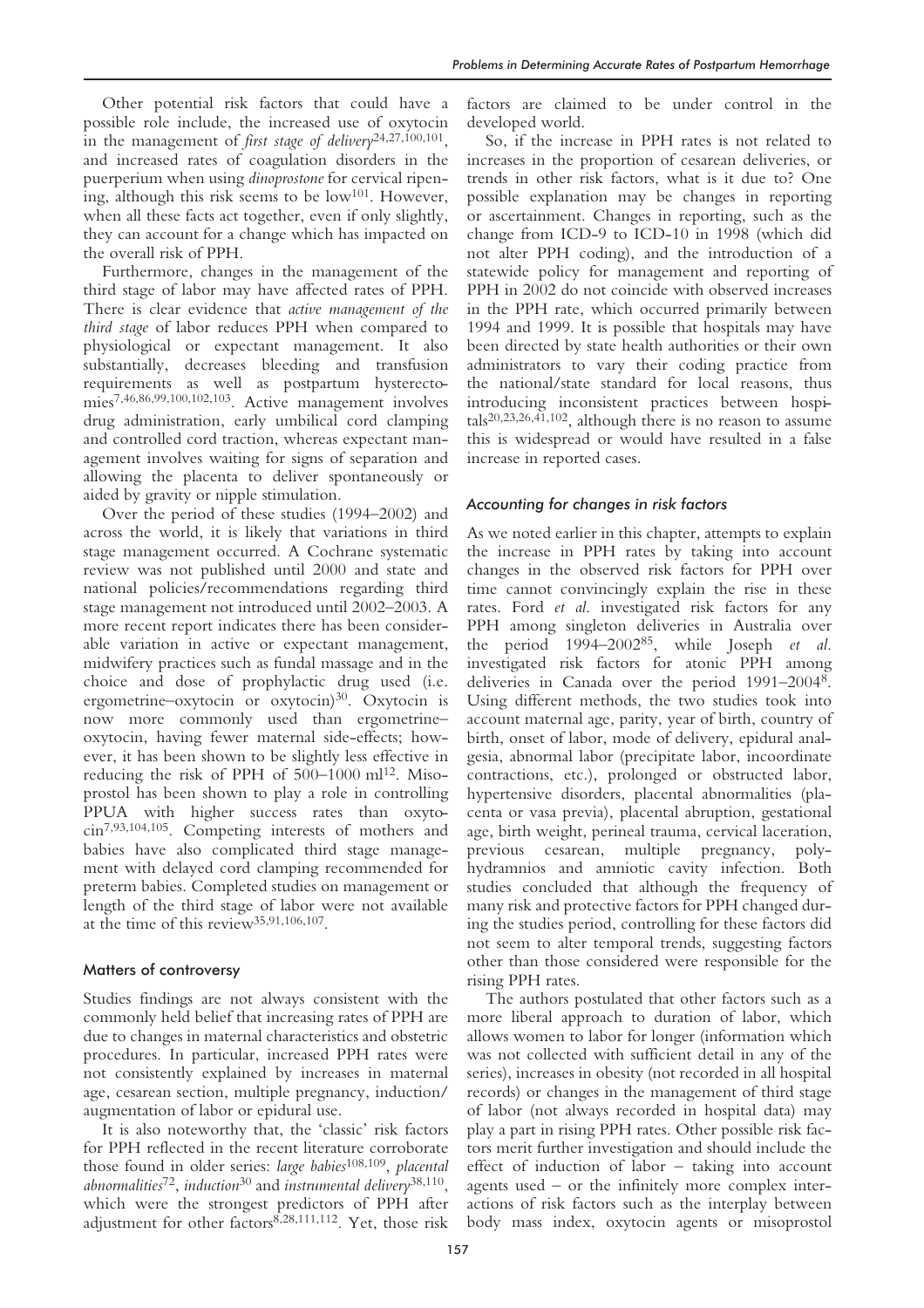during third stage management and subsequent blood loss7,97,104,113,114.

Better and comparable data, particularly in areas where ascertainment is available from multiple datasets, will help to resolve some of the limitations of previous studies that rely on hospital discharge data which may under-ascertain the above-mentioned risk factors115, lack information on sociodemographic factors45,50,116–119, and not accurately capture antenatal history<sup>120</sup>.

## CONCLUSION AND KEY RECOMMENDATIONS

The incidence of PPH seems to be rising in the industrialized countries. In spite of multiple possible confounding factors, this appears as a real and concerning problem. An important number of risk factors could be considered as directly involved; however, none accounts substantially for the situation. The most likely scenario is a gathering of all these factors, which leads to this increase as the final outcome.

### References

- 1. Rath WH. Postpartum hemorrhage—update on problems of definitions and diagnosis. Acta Obstet Gynecol Scand 2011;90:421–8
- 2. Deneux-Tharaux C, Dupont C, Colin C, et al. Multifaceted intervention to decrease the rate of severe postpartum haemorrhage: the PITHAGORE6 cluster-randomised controlled trial. BJOG 2010;117:1278–87
- 3. Lutomski J, Byrne B, Devane D, Greene R. Increasing trends in atonic postpartum haemorrhage in Ireland: an 11-year population-based cohort study. BJOG 2012;119: 306–14
- 4. Knight M, Callaghan WM, Berg C, et al. Trends in postpartum hemorrhage in high resource countries: a review and recommendations from the International Postpartum Hemorrhage Collaborative Group. BMC Pregnancy Childbirth 2009;9:55
- 5. Gissler M, Alexander S, MacFarlane A, et al. Stillbirths and infant deaths among migrants in industrialized countries. Acta Obstet Gynecol Scand 2009;88:134–48
- 6. Burtelow M, Riley E, Druzin M, Fontaine M, Viele M, Goodnough LT. How we treat: management of lifethreatening primary postpartum hemorrhage with a standardized massive transfusion protocol. Transfusion 2007;47: 1564–72
- 7. Leduc D, Senikas V, Lalonde AB, et al. Active management of the third stage of labour: prevention and treatment of postpartum hemorrhage. J Obstet Gynaecol Can 2009;31: 980–93
- 8. Kramer MS, Dahhou M, Vallerand D, Liston R, Joseph KS. Risk factors for postpartum hemorrhage: can we explain the recent temporal increase? J Obstet Gynaecol Can 2011;33: 810–9
- 9. Callaghan WM, Kuklina EV, Berg CJ. Trends in postpartum hemorrhage: United States, 1994–2006. Am J Obstet Gynecol 2010;202:353.e1–6
- 10. Kayem G, Kurinczuk J, Lewis G, Golightly S, Brocklehurst P, Knight M. Risk factors for progression from severe maternal morbidity to death: a national cohort study. PLoS ONE 2011;6:e29077
- 11. Hinshaw K, Simpson S, Cummings S, Hildreth A, Thornton J. A randomised controlled trial of early versus delayed oxytocin augmentation to treat primary dysfunctional labour in nulliparous women. BJOG 2008;115:1289–1295; discussion 1295–1296
- 12. Cammu H, Martens G, Van Maele G, Amy J-J. The higher the educational level of the first-time mother, the lower the fetal and post-neonatal but not the neonatal mortality in Belgium (Flanders). Eur J Obstet Gynecol Reprod Biol 2010;148:13–6
- 13. Wong TY. Emergency peripartum hysterectomy: a 10-year review in a tertiary obstetric hospital. N Z Med J 2011;124: 34–9.
- 14. Chang C-C, Wang I-T, Chen Y-H, Lin H-C. Anesthetic management as a risk factor for postpartum hemorrhage after cesarean deliveries. Am J Obstet Gynecol 2011;205: 462.e1–7
- 15. Walker MC, Murphy KE, Pan S, Yang Q, Wen SW. Adverse maternal outcomes in multifetal pregnancies. BJOG  $2004 \cdot 111 \cdot 1294 - 6$
- 16. Montan S. Increased risk in the elderly parturient. Curr Opin Obstet Gynecol 2007;19:110–2
- 17. Attilakos G, Psaroudakis D, Ash J, et al. Carbetocin versus oxytocin for the prevention of postpartum haemorrhage following caesarean section: the results of a double-blind randomised trial. BJOG 2010;117:929–36
- 18. Ford JB, Algert CS, Kok C, Choy MA, Roberts CL. Hospital data reporting on postpartum hemorrhage: underestimates recurrence and over-estimates the contribution of uterine atony. Matern Child Health J [Internet]. 2011; http://www.ncbi.nlm.nih.gov/pubmed/22109815
- 19. Roberts CL, Ford JB, Algert CS, Bell JC, Simpson JM, Morris JM. Trends in adverse maternal outcomes during childbirth: a population-based study of severe maternal morbidity. BMC Pregnancy Childbirth 2009;9:7
- 20. Ford JB, Roberts CL, Simpson JM, Vaughan J, Cameron CA. Increased postpartum hemorrhage rates in Australia. Int J Gynaecol Obstet 2007;98:237–43
- 21. Cameron CA, Roberts CL, Olive EC, Ford JB, Fischer WE. Trends in postpartum haemorrhage. Aust N Z J Public Health 2006;30:151–6
- 22. Fuller-Thomson E, Rotermann M, Ray JG. Elevated risk factors for adverse pregnancy outcomes among Filipina-Canadian women. J Obstet Gynaecol Can 2010;32:113–9
- 23. Dupont C, Deneux-Tharaux C, Touzet S, et al. Clinical audit: a useful tool for reducing severe postpartum haemorrhages? Int J Qual Health Care 2011;23:583–9
- 24. Audureau E, Deneux-Tharaux C, Lefèvre P, et al. Practices for prevention, diagnosis and management of postpartum haemorrhage: impact of a regional multifaceted intervention. BJOG 2009;116:1325–33
- 25. Peacock L, Clark V. Cell Salvage in obstetrics: a review of data from the 2007 Scottish Confidential Audit of Severe Maternal Morbidity. Int J Obstet Anesth 2011;20:196–8
- 26. Knight M. Peripartum hysterectomy in the UK: management and outcomes of the associated haemorrhage. BJOG 2007;114:1380–7
- 27. Belghiti J, Kayem G, Dupont C, Rudigoz R-C, Bouvier-Colle M-H, Deneux-Tharaux C. Oxytocin during labour and risk of severe postpartum haemorrhage: a populationbased, cohort-nested case-control study. BMJ Open 2011;1: e000514
- 28. Mousa HA, Alfirevic Z. Treatment for primary postpartum haemorrhage. In: The Cochrane Collaboration, Mousa HA, eds. Cochrane Database of Systematic Reviews [Internet]. Chichester, UK: John Wiley & Sons, Ltd; 2007 http://doi. wiley.com/10.1002/14651858.CD003249.pub2
- 29. Chu SY, Kim SY, Bish CL. Prepregnancy obesity prevalence in the United States, 2004–2005. Matern Child Health J 2009;13:614–20
- 30. Caughey AB, Sundaram V, Kaimal AJ, et al. Maternal and neonatal outcomes of elective induction of labor. Evid Rep Technol Assess 2009;(176):1–257
- 31. Knight M, Kurinczuk JJ, Spark P, Brocklehurst P. Extreme obesity in pregnancy in the United Kingdom. Obstet Gynecol 2010;115:989–97
- 32. East CE, Leader LR, Sheehan P, Henshall NE, Colditz PB. Intrapartum fetal scalp lactate sampling for fetal assessment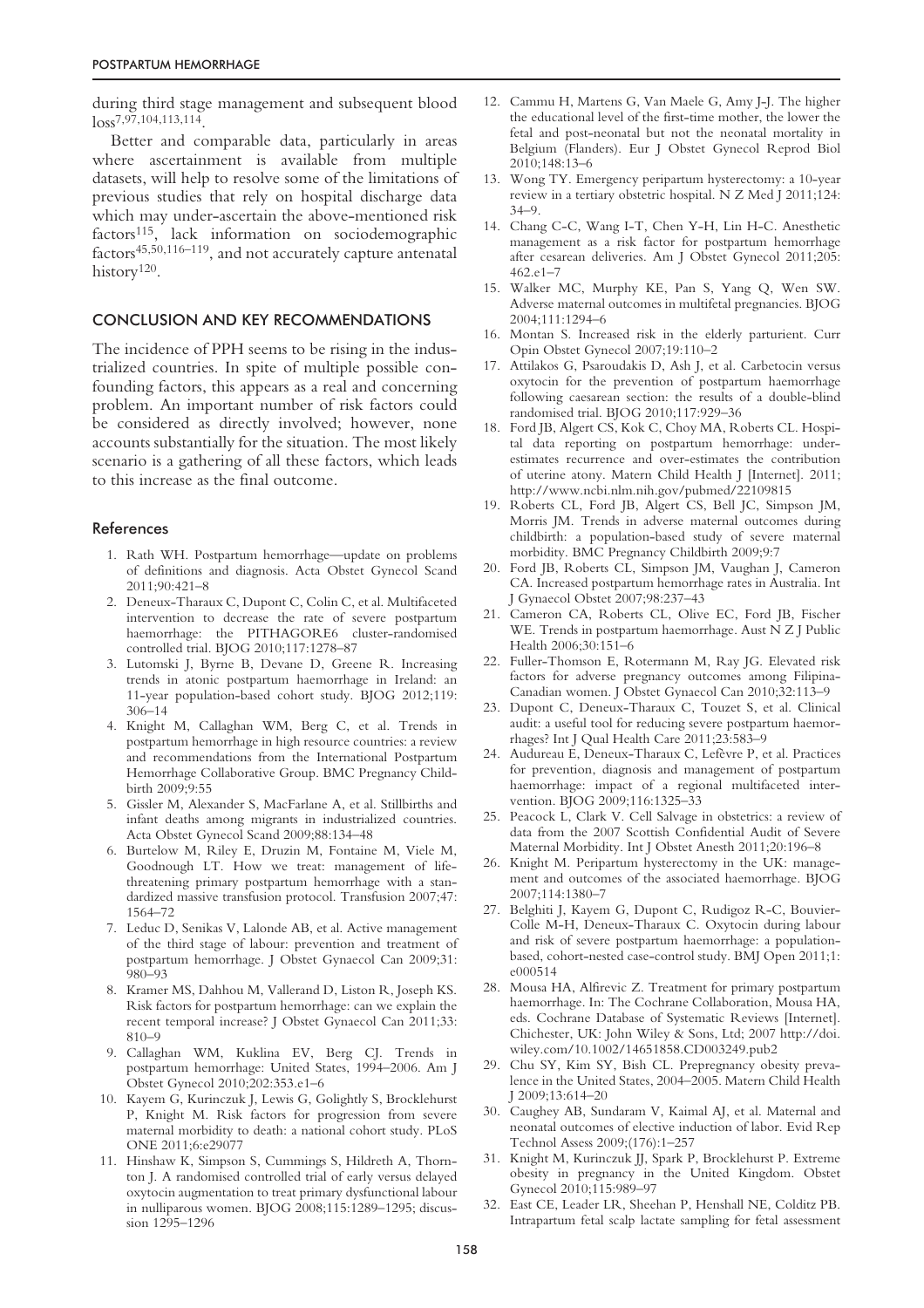in the presence of a non-reassuring fetal heart rate trace. Cochrane Database Syst Rev 2010;3:CD006174

- 33. Clark SL. Strategies for reducing maternal mortality. Semin. Perinatol 2012;36:42–7
- 34. Benson MD, Cheema N, Kaufman MW, Goldschmidt RA, Beaumont JL. Uterine intravascular fetal material and coagulopathy at peripartum hysterectomy. Gynecol Obstet Invest 2012;73:158–61
- 35. Clark SL, Hankins GDV. Preventing maternal death: 10 clinical diamonds. Obstet Gynecol 2012;119:360–4
- 36. Dupont C, Touzet S, Colin C, et al. Incidence and management of postpartum haemorrhage following the dissemination of guidelines in a network of 16 maternity units in France. Int J Obstet Anesth 2009;18:320–7
- 37. Ossola MW, Somigliana E, Mauro M, Acaia B, Benaglia L, Fedele L. Risk factors for emergency postpartum hysterectomy: the neglected role of previous surgically induced abortions. Acta Obstet Gynecol Scand 2011;90:1450–3
- 38. Zeeman GG. Obstetric critical care: a blueprint for improved outcomes. Crit Care Med 2006;34(9 Suppl): S208–14
- 39. Khaskheli M, Baloch S, Baloch AS. Obstetrical trauma to the genital tract following vaginal delivery. J Coll Physicians Surg Pak 2012;22:95–7
- 40. Markova V, Sørensen JL, Holm C, Nørgaard A, Langhoff-Roos J. Evaluation of multi-professional obstetric skills training for postpartum hemorrhage. Acta Obstet Gynecol Scand 2012;91:346–52
- 41. Saucedo M, Deneux-Tharaux C, Bouvier-Colle M-H. Understanding regional differences in maternal mortality: a national case-control study in France. BJOG 2011 [Epub ahead of print]
- 42. Kozuki N, Lee AC, Katz J. Moderate to severe, but not mild, maternal anemia is associated with increased risk of small-for-gestational-age outcomes. J Nutrit 2012;142: 358–62
- 43. De M, Biswas S, Ganguly RP, et al. Impact of increased rate of caesarean section on perinatal outcome: sociolegal evaluation. J Indian Med Assoc 2011;109:312–4
- 44. Belghiti J, Kayem G, Dupont C, Rudigoz R-C, Bouvier-Colle M-H, Deneux-Tharaux C. Oxytocin during labour and risk of severe postpartum haemorrhage: a populationbased, cohort-nested case-control study. BMJ Open 2011;1: e000514
- 45. Kayem G, Kurinczuk J, Lewis G, Golightly S, Brocklehurst P, Knight M. Risk factors for progression from severe maternal morbidity to death: a national cohort study. PLoS ONE 2011;6:e29077
- 46. Su CW. Postpartum hemorrhage. Prim Care 2012;39: 167–87
- 47. Amat L, Sabrià J, Martínez E, Rodríguez NL, Querol S, Lailla JM. Cord blood collection for banking and the risk of maternal hemorrhage. Acta Obstet Gynecol Scand 2011;90: 1043–5
- 48. Zhang W-H, Deneux-Tharaux C, Brocklehurst P, Juszczak E, Joslin M, Alexander S. Effect of a collector bag for measurement of postpartum blood loss after vaginal delivery: cluster randomised trial in 13 European countries. BMJ 2010;340:c293
- 49. Holm C, Langhoff-Roos J, Petersen K, Norgaard A, Diness B. Severe postpartum haemorrhage and mode of delivery: a retrospective cohort study. BJOG 2012;119:1018
- 50. Haelterman E, Qvist R, Barlow P, Alexander S. Social deprivation and poor access to care as risk factors for severe pre-eclampsia. Eur J Obstet Gynecol Reprod Biol 2003; 111:25–32
- 51. Ramos GA, Caughey AB. The interrelationship between ethnicity and obesity on obstetric outcomes. Am J Obstet Gynecol 2005;193:1089–93
- 52. Taveras EM, Gillman MW, Kleinman K, Rich-Edwards JW, Rifas-Shiman SL. Racial/ethnic differences in early-life risk factors for childhood obesity. Pediatrics 2010;125: 686–95
- 53. Stacey T, Thompson JMD, Mitchell EA, Ekeroma AJ, Zuccollo JM, McCowan LME. Relationship between obesity, ethnicity and risk of late stillbirth: a case control study. BMC Pregnancy Childbirth 2011;11:3
- 54. Maternal, pregnancy, and birth characteristics of Asians and Native Hawaiians/Pacific Islanders—King County, Washington, 2003–2008. MMWR Morb Mortal Wkly Rep  $2011:60:211-3$
- 55. Tsoi E, Shaikh H, Robinson S, Teoh TG. Obesity in pregnancy: a major healthcare issue. Postgrad Med J 2010;86: 617–23
- 56. Beyerlein A, Lack N, von Kries R. Within-population average ranges compared with Institute of Medicine recommendations for gestational weight gain. Obstet Gynecol 2010; 116:1111–8
- 57. Gould Rothberg BE, Magriples U, Kershaw TS, Rising SS, Ickovics JR. Gestational weight gain and subsequent postpartum weight loss among young, low-income, ethnic minority women. Am J. Obstet Gynecol 2011;204:52.e1–11
- 58. Heslehurst N, Simpson H, Ells LJ, et al. The impact of maternal BMI status on pregnancy outcomes with immediate short-term obstetric resource implications: a metaanalysis. Obes Rev 2008;9:635–83
- 59. Shaikh H, Robinson S, Teoh TG. Management of maternal obesity prior to and during pregnancy. Semin Fetal Neonatal Med 2010;15:77–82
- 60. Magriples U, Kershaw TS, Rising SS, Westdahl C, Ickovics JR. The effects of obesity and weight gain in young women on obstetric outcomes. Am J Perinatol 2009;26:365–71
- 61. Galtier-Dereure F, Boegner C, Bringer J. Obesity and pregnancy: complications and cost. Am J Clin Nutr 2000;71(5 Suppl):1242S–8S
- 62. Nohr EA, Vaeth M, Baker JL, Sørensen TIA, Olsen J, Rasmussen KM. Pregnancy outcomes related to gestational weight gain in women defined by their body mass index, parity, height, and smoking status. Am J Clin Nutr 2009;90: 1288–94
- 63. Narchi H, Skinner A. Overweight and obesity in pregnancy do not adversely affect neonatal outcomes: new evidence. J Obstet Gynaecol 2010;30:679–86
- 64. McDonald SD, Han Z, Mulla S, Beyene J. Overweight and obesity in mothers and risk of preterm birth and low birth weight infants: systematic review and meta-analyses. BMJ 2010;341:c3428
- 65. Liu X, Du J, Wang G, Chen Z, Wang W, Xi Q. Effect of pre-pregnancy body mass index on adverse pregnancy outcome in north of China. Arch Gynecol Obstet 2011;283: 65–70
- 66. Mantakas A, Farrell T. The influence of increasing BMI in nulliparous women on pregnancy outcome. Eur J Obstet Gynecol Reprod Biol 2010;153:43–6
- 67. Usha Kiran TS, Hemmadi S, Bethel J, Evans J. Outcome of pregnancy in a woman with an increased body mass index. BJOG 2005;112:768–72
- 68. Jarvie E, Ramsay JE. Obstetric management of obesity in pregnancy. Semin Fetal Neonatal Med 2010;15:83–8
- 69. Higgins CA, Martin W, Anderson L, et al. Maternal obesity and its relationship with spontaneous and oxytocin-induced contractility of human myometrium in vitro. Reprod Sci 2010;17:177–85
- 70. Arrowsmith S, Wray S, Quenby S. Maternal obesity and labour complications following induction of labour in prolonged pregnancy. BJOG 2011;118:578–88
- 71. Skupski DW, Lowenwirt IP, Weinbaum FI, Brodsky D, Danek M, Eglinton GS. Improving hospital systems for the care of women with major obstetric hemorrhage. Obstet Gynecol 2006;107:977–83
- 72. Tikkanen M, Paavonen J, Loukovaara M, Stefanovic V. Antenatal diagnosis of placenta accreta leads to reduced blood loss. Acta Obstet Gynecol Scand 2011;90:1140–6
- 73. Ogueh O, Morin L, Usher RH, Benjamin A. Obstetric implications of low-lying placentas diagnosed in the second trimester. Int J Gynaecol Obstet 2003;83:11–7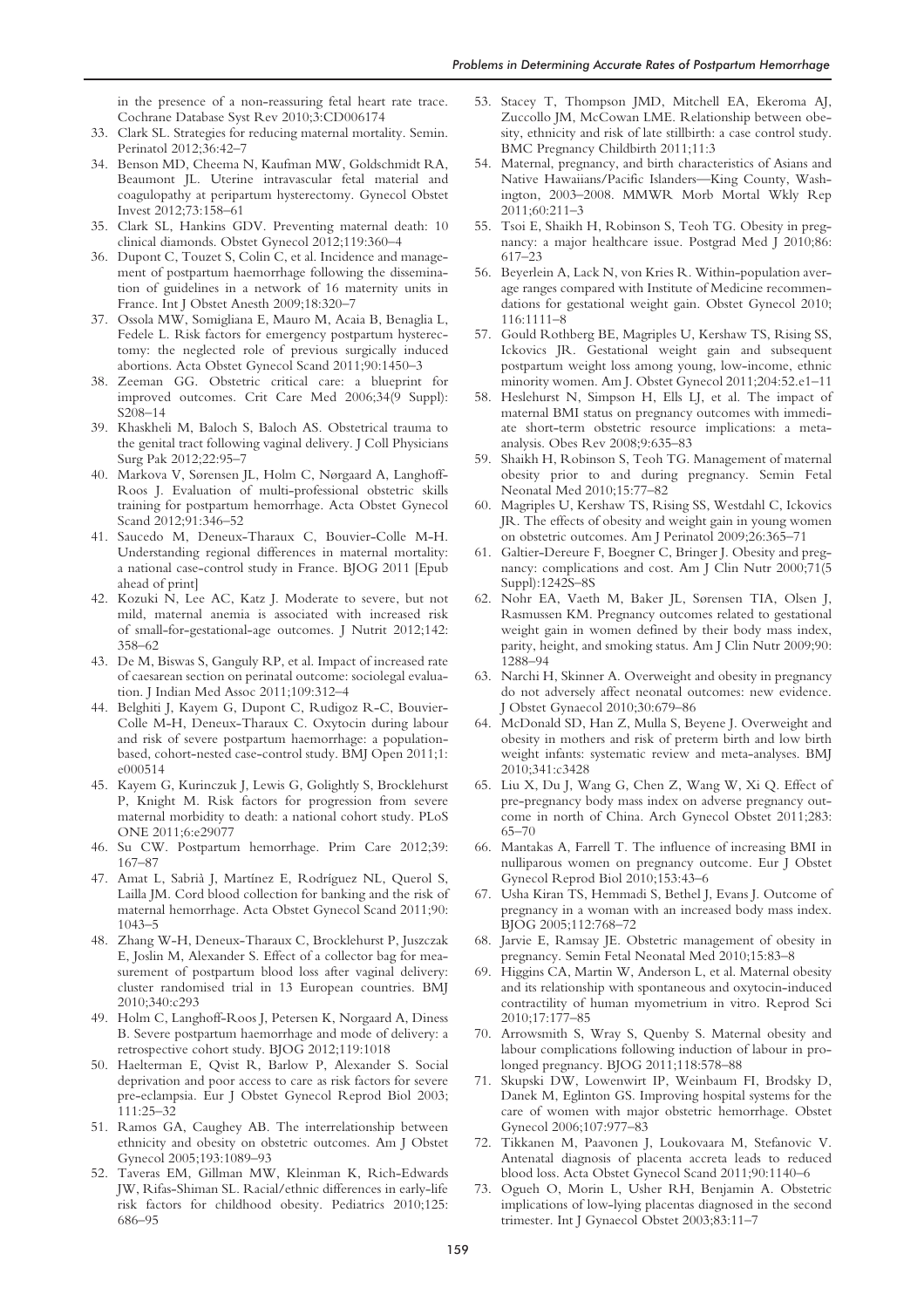- 74. Singh S, McGlennan A, England A, Simons R. A validation study of the CEMACH recommended modified early obstetric warning system (MEOWS). Anaesthesia 2012;67: 12–8
- 75. Ogueh O, Morin L, Usher RH, Benjamin A. Obstetric implications of low-lying placentas diagnosed in the second trimester. Int J Gynaecol Obstet 2003;83:11–7
- 76. Selo-Ojeme D, Rogers C, Mohanty A, Zaidi N, Villar R, Shangaris P. Is induced labour in the nullipara associated with more maternal and perinatal morbidity? Arch Gynecol Obstet 2011;284:337–41
- 77. Fox R, Evans K. Severe antepartum haemorrhage following membrane sweep. J Obstet Gynaecol 2005;25:211
- 78. Tussing AD, Wojtowycz MA. The effect of physician characteristics on clinical behavior: cesarean section in New York State. Soc Sci Med 1993;37:1251–60
- 79. Robson MS, Scudamore IW, Walsh SM. Using the medical audit cycle to reduce cesarean section rates. Am J Obstet Gynecol 1996;174:199–205
- 80. Goyert GL, Bottoms SF, Treadwell MC, Nehra PC. The physician factor in cesarean birth rates. N Engl. Med 1989; 320:706–9
- 81. Irion O, Hirsbrunner Almagbaly P, Morabia A. Planned vaginal delivery versus elective caesarean section: a study of 705 singleton term breech presentations. Br J Obstet Gynaecol 1998;105:710–7
- 82. Barnsley JM, Vayda E, Lomas J, et al. Cesarean section in Ontario: practice patterns and responses to hypothetical cases. Can J Surg 1990;33:128–32
- 83. Lilford RJ, van Coeverden de Groot HA, Moore PJ, Bingham P. The relative risks of caesarean section (intrapartum and elective) and vaginal delivery: a detailed analysis to exclude the effects of medical disorders and other acute pre-existing physiological disturbances. Br J Obstet Gynaecol 1990;97:883–92
- 84. Zhang W-H, Deneux-Tharaux C, Brocklehurst P, et al. Effect of a collector bag for measurement of postpartum blood loss after vaginal delivery: cluster randomised trial in 13 European countries. BMJ 2010;340:c293
- 85. Ford JB, Roberts CL, Simpson JM, Vaughan J, Cameron CA. Increased postpartum hemorrhage rates in Australia. Int J Gynaecol Obstet 2007;98:237–43
- 86. Winter C, Macfarlane A, Deneux-Tharaux C, et al. Variations in policies for management of the third stage of labour and the immediate management of postpartum haemorrhage in Europe. BJOG 2007;114:845–54
- 87. Leung NYW, Lau ACW, Chan KKC, Yan WW. Clinical characteristics and outcomes of obstetric patients admitted to the Intensive Care Unit: a 10-year retrospective review. Hong Kong Med J 2010;16:18–25
- 88. Allen VM, Baskett TF, O'Connell CM, McKeen D, Allen AC. Maternal and perinatal outcomes with increasing duration of the second stage of labor. Obstet Gynecol 2009;113: 1248–58
- 89. Oxman AD, Fretheim A, Lavis JN, Lewin S. SUPPORT Tools for evidence-informed health Policymaking (STP) 12: Finding and using research evidence about resource use and costs. Health Research Policy Syst 2009;7(Suppl 1):S12
- 90. Wang Y, Tanbo T, Åbyholm T, Henriksen T. The impact of advanced maternal age and parity on obstetric and perinatal outcomes in singleton gestations. Arch Gynecol Obstet 2010;284:31–7
- 91. Lalonde A, Daviss BA, Acosta A, Herschderfer K. Postpartum hemorrhage today: ICM/FIGO initiative 2004–2006. Int J Gynecol Obstet 2006;94:243–53
- 92. Papanna R, Mann LK, Johnson A, Sangi-Haghpeykar H, Moise KJ. Chorioamnion separation as a risk for preterm premature rupture of membranes after laser therapy for twin-twin transfusion syndrome. Obstet Gynecol 2010;115: 771–6
- 93. Durocher J, Bynum J, León W, Barrera G, Winikoff B. High fever following postpartum administration of sublingual misoprostol. BJOG 2010;117:845–52
- 94. Gülmezoglu AM, Forna F, Villar J, Hofmeyr GJ. Prostaglandins for preventing postpartum haemorrhage. In: The Cochrane Collaboration, Gülmezoglu AM, ed. Cochrane Database of Systematic Reviews [Internet]. Chichester, UK: John Wiley & Sons, Ltd; 2007 http://doi.wiley.com/10. 1002/14651858.CD000494.pub3
- 95. Sirimi N, Goulis DG. Obesity in pregnancy. Hormones (Athens) 2010;9:299–306
- 96. Weeks AD. The retained placenta. Best Pract Res Clin Obstet Gynaecol 2008;22:1103–17
- 97. van Beekhuizen HJ, Pembe AB, Fauteck H, Lotgering FK. Treatment of retained placenta with misoprostol: a randomised controlled trial in a low-resource setting (Tanzania). BMC Pregnancy Childbirth 2009;9:48
- 98. Tandberg A, Albrechtsen S, Iversen OE. Manual removal of the placenta, Incidence and clinical significance. Acta Obstet Gynecol Scand 1999;78:33–6
- 99. Dombrowski MP, Bottoms SF, Saleh AAA, Hurd WW, Romero R. Third stage of labor: Analysis of duration and clinical practice. Am J Obstet Gynecol 1995;172:1279–84
- 100. Ozalp E, Tanir HM, Sener T. Dinoprostone vaginal insert versus intravenous oxytocin to reduce postpartum blood loss following vaginal or cesarean delivery. Clin Exp Obstet Gynecol 2010;37:53–5
- 101. De Abajo FJ, Meseguer CM, Antiñolo G, et al. Labor induction with dinoprostone or oxytocine and postpartum disseminated intravascular coagulation: a hospital-based case-control study. Am J Obstet Gynecol 2004;191: 1637–43
- 102. Begley CM, Gyte GM, Devane D, McGuire W, Weeks A. Active versus expectant management for women in the third stage of labour. Cochrane Database Syst Rev 2011;11: CD007412
- 103. Dixon L, Tracy SK, Guilliland K, Fletcher L, Hendry C, Pairman S. Outcomes of physiological and active third stage labour care amongst women in New Zealand. Midwifery 2011 [Epub ahead of print]
- 104. Fawole AO, Sotiloye OS, Hunyinbo KI, et al. A doubleblind, randomized, placebo-controlled trial of misoprostol and routine uterotonics for the prevention of postpartum hemorrhage. Int J Gynaecol Obstet 2011;112:107–11
- 105. Elati A, Weeks AD. The use of misoprostol in obstetrics and gynaecology. BJOG 2009;116(Suppl 1):61–9
- 106. Esler MD, Douglas MJ. Planning for hemorrhage. Steps an anesthesiologist can take to limit and treat hemorrhage in the obstetric patient. Anesthesiol Clin North Am 2003;21: 127–144
- 107. Shakur H, Elbourne D, Gulmezoglu M, et al. The WOMAN Trial (World Maternal Antifibrinolytic Trial): Tranexamic acid for the treatment of postpartum haemorrhage: an international randomised, double blind placebo controlled trial. Trials 2010;11:40
- 108. Narchi H, Skinner A. Infants of diabetic mothers with abnormal fetal growth missed by standard growth charts. J Obstet Gynaecol. 2009;29:609–13
- 109. Ben-Haroush A, Hadar E, Chen R, Hod M, Yogev Y. Maternal obesity is a major risk factor for large-forgestational-infants in pregnancies complicated by gestational diabetes. Arch Gynecol Obstet 2009;279:539–43
- 110. Keriakos R, Chaudhuri S. Operative interventions in the management of major postpartum haemorrhage. J Obstet Gynaecol 2012;32:14–25
- 111. Vergani P, Locatelli A, Ratti M, et al. Predictors of adverse perinatal outcome in twins delivered at <37 weeks. J Matern Fetal Neonatal Med 2004;16:343–7
- 112. Bricker L, Peden H, Tomlinson AJ, et al. Titrated low-dose vaginal and/or oral misoprostol to induce labour for prelabour membrane rupture: a randomised trial. BJOG 2008;115:1503–11
- 113. Umar NI, Abdul MA, Jido TA, Tukur J, Dattijo LM. Disseminated intravascular coagulation following induction of labour with misoprostol: a case report. Niger J Med 2008; 17:156–8